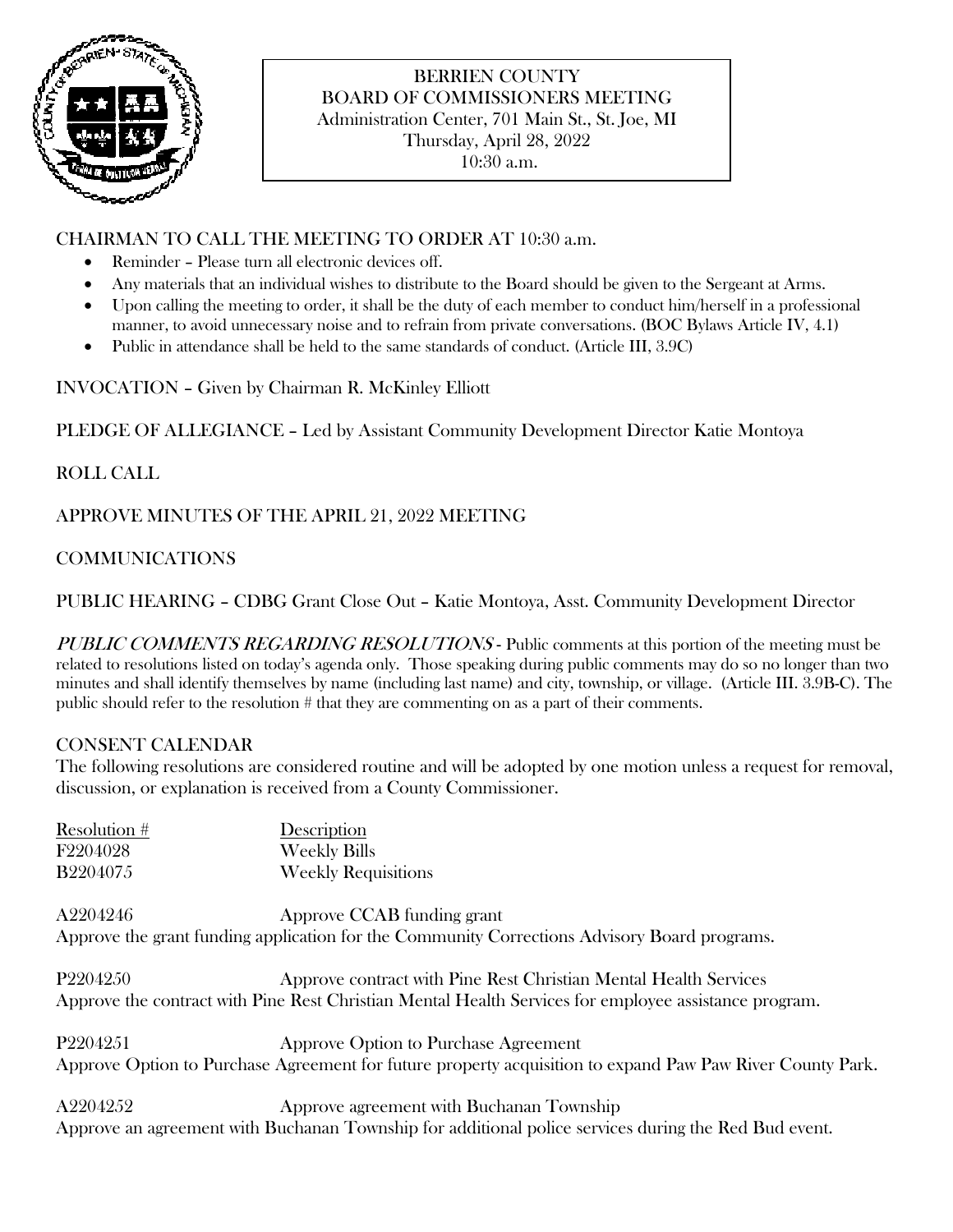Agenda April 28, 2022 Page 2 of 3

CONSENT CALENDAR (Continued) P2204253 Approve Policy ADM-2190 Approve the establishment of Policy ADM-2190, "Employee Performance Evaluations".

A2204254 Complement Changes Animal Control Approve complement changes for Animal Control effective May 8, 2022.

F2204255 Approve agreement with DCS Technology Design LLC Approve agreement with DCS Technology Design for broadband mapping services.

F2204256 Approve grant application from Bainbridge Township Approve the grant application from Bainbridge Township for ARPA funding dedicated to broadband infrastructure.

F2204257 Approve grant application from Oronoko Township Approve the grant application from Oronoko Township for ARPA funding dedicated to broadband infrastructure.

A2204258 Accept private road into public road system. Accept a private road into the public road system as requested from the property owners.

A2204259 Approve grant application for McCoy's Creek Trail Approve grant application for McCoy's Creek Trail extension Phase IV.

ADDED RESOLUTIONS

F2204264 Approve Brownfield Plan Approve the Speedway LLC Brownfield Plan located in Sodus Township.

C2204268 Approve Separation Agreement Approve separation agreement.

A2204271 Approve Purchase Agreement Approve purchase agreement for Sheriff command vehicle.

C2204270 Authorize Placement of Interim Manager Authorize the placement of individual in the Animal Shelter Manager position effective May 8, 2022.

## COMMITTEE REPORTS

- Personnel & Human Services
- Finance
- Administration

BOARD APPOINTMENTS – Administration Committee Recommendation (See Attachment)